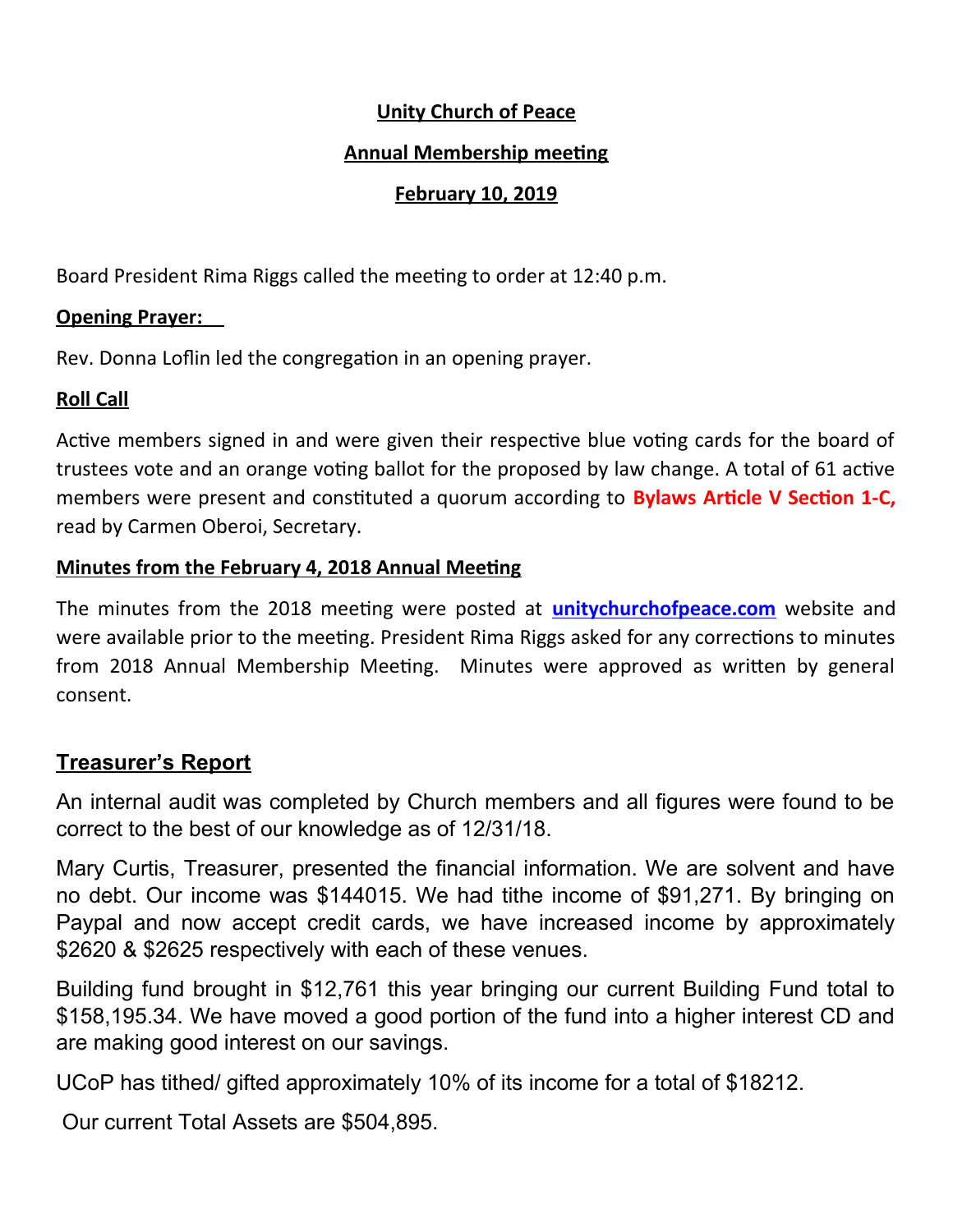## **Bills and Communications**

President Rima Riggs was not aware of any additional bills or communications and that all bills and communication were up to date for the year 2018.

Carmen Oberoi, as Secretary read: **Bylaws Article VI Section 10- A.**

Rima Riggs noted that the Nominating Committee included: Rev. Donna Loflin, Phyllis Stanzione and Tracey Hynes as alternate. Phyllis Stanizione presented the slate of candidates in alphabetical order: Tuesian Allicock, David Beard, Vickie Edwards, Pam Harrington.

President Rima Riggs asked if they were any nominations from the floor. Nominees must have previously consented to be nominated and here were no nominations from the floor. The nominations were closed.

Carmen Oberoi, as Secretary read: **Bylaws Article VI Section 10- D.**

The tellers are: Raquel Alcaraz, Lynn Ann Petersen and Karol Self. Rima Riggs warned that to have a counted vote you must vote for three people only, as a ballot with four votes will be voided.

The tellers collected the ballots and went into the office to count them.

The return counts are as follows:

| <b>Tuesian Allicock-elected trustee</b> | Pam Harrington-elected trustee  |
|-----------------------------------------|---------------------------------|
| David Beard-Tied for trustee            | Vickie Edwards-Tied for trustee |

David requested to be alternate. It was approved.

#### **Nomination Committee - election**

Phyllis Stanzione and Tracey Hynes volunteered to be on the 2019 Nominating Committee. This slate of candidates was voted on and approved.

Phyllis Stanzione will be the regular member with Tracey Hynes being the alternate member on the Nominating Committee.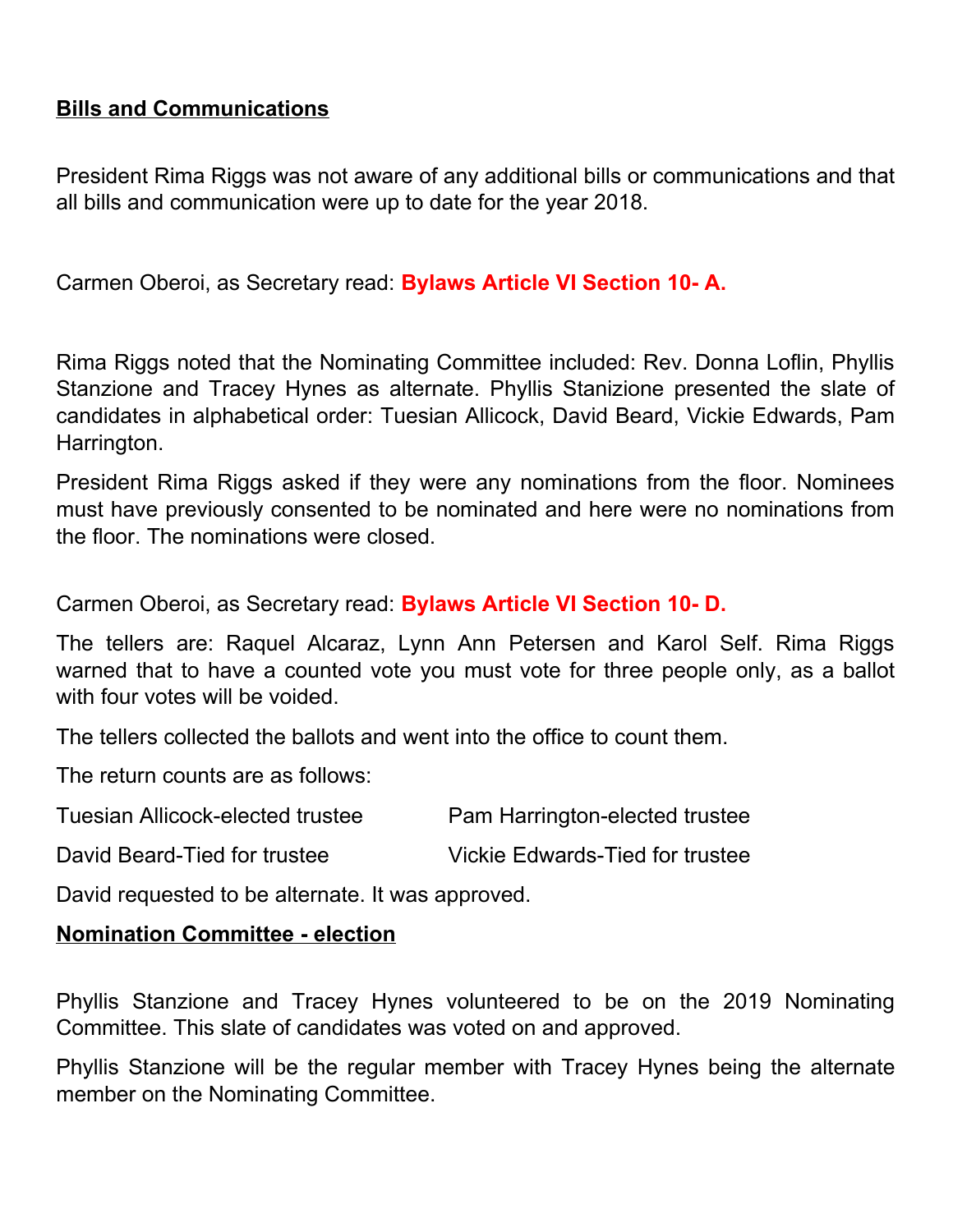# **Minister's Report and Ministry Teams**

• Minister's Report – Rev. Donna Loflin

Rev. Donna was happy to report that UCoP had a great year of growth. She also expressed her heart felt appreciation for the love, support and food she got from the congregation as a whole throughout the previous very tough year. She was happy to report the following:

- Reported 20 new members this past year.
- The success of running 2 services since March  $4<sup>th</sup>$ , 2018. Both services are filling up!
- We had accommodated 660 people for services in December 2018 by having 13 services, including several special services such as our a new general memorial service for anyone we lost during the year, Christmas Eve and Burning Bowl.
- We must double what we have in the building fund before we can even consider taking a loan for a new building. She does not want to create a huge debt for the church.
- We are looking to grow YFM. We have a few of the kids becoming Uni-teens. We will be needing space.
- We added money to the 2019 budget for a music director. Someone who will plan all music, play piano and all other music needs.
- Pilgrimage to Unity Village. We have 13 people going to Unity Village on April 1<sup>st</sup>. Very exciting
- **Small groups are going strong. We hope to continue them.**
- We are hoping to modernize our sign by the street. Looking at different options.

## **Building and grounds report:**

Ken Hill was happy to report the following:

- Building and grounds work days have been a huge success thanks to all of the volunteers who have been showing up monthly to help do some of the bigger projects including, cleaning the sheds, removing some trees and stumps, cleaning up the meditation path and cleaning and painting the fountain.
- Future projects include The new sign, removal of the lattice work shed area up against the building, possible gutter installation and getting the outdoor sprinkler system to work.
- The building is being re-keyed. There will be a new list created of key holders.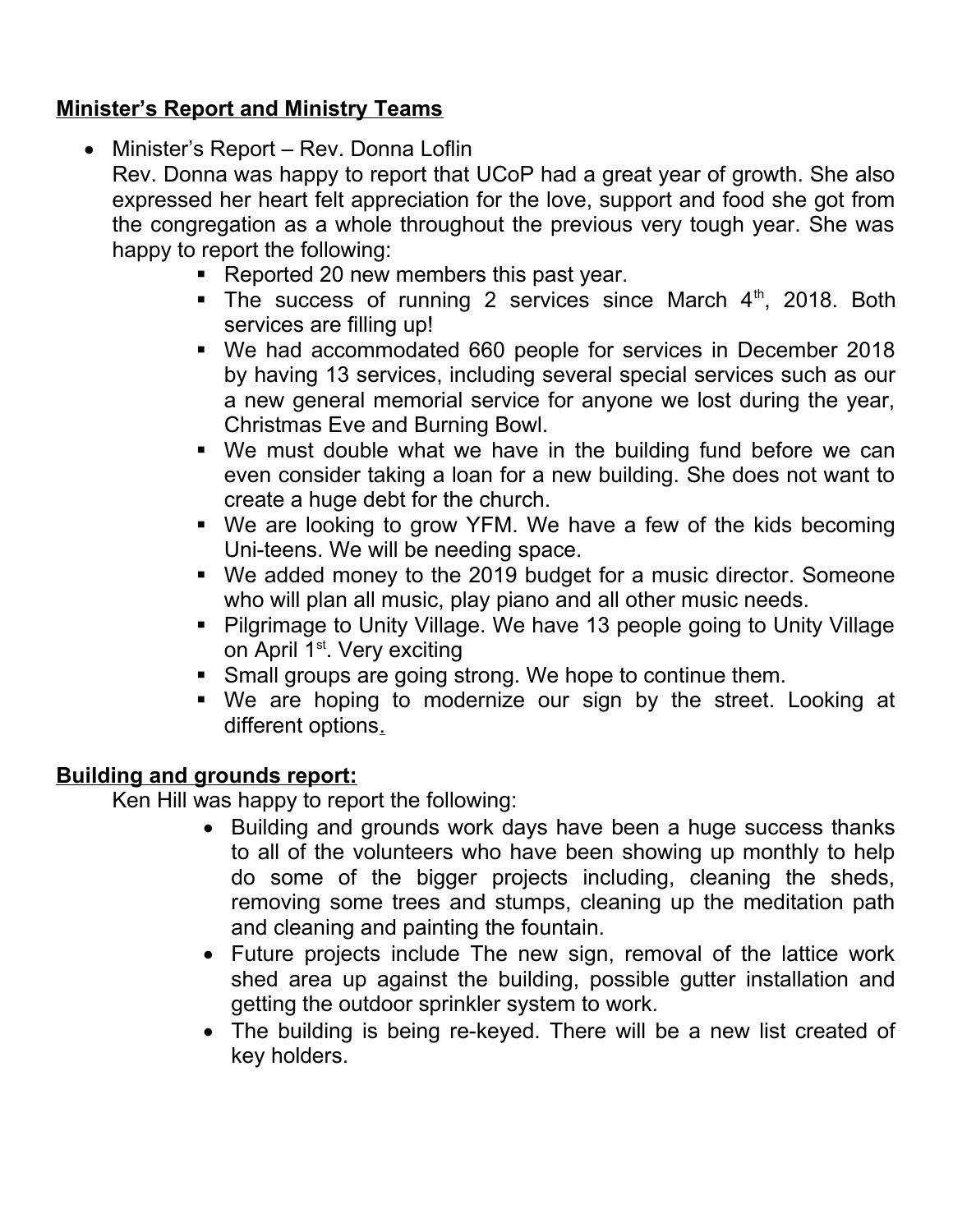#### **Outreach report:**

Renee Peters was happy to report:

- We donated 6 Thanksgiving baskets to local needy families this past holiday season
- We made Christmas for 41 children and their families with the giving tree this past season. This did not include any Toys for Tots that we also collected.
- Outreach goes where the community needs us, We meet them where they are. She gave an all call for volunteers.

## **Teller's Report**

Raquel Alcaraz returned with the Teller's Report. It was reported that the two new Board members are: Tuesian Allicock and Pam Harrington, there was a tie for the 3<sup>rd</sup> position between David Beard and Vickie Edwards. David Beard requested the Alternate Trustee position for 1 year. It was granted.

### **Unfinished Business**

There was no unfinished business.

#### **New Business**

Rima Riggs asked if there were any new business.

Board Trustee Frank Colonna made a motion for a proposed change to the church by laws.